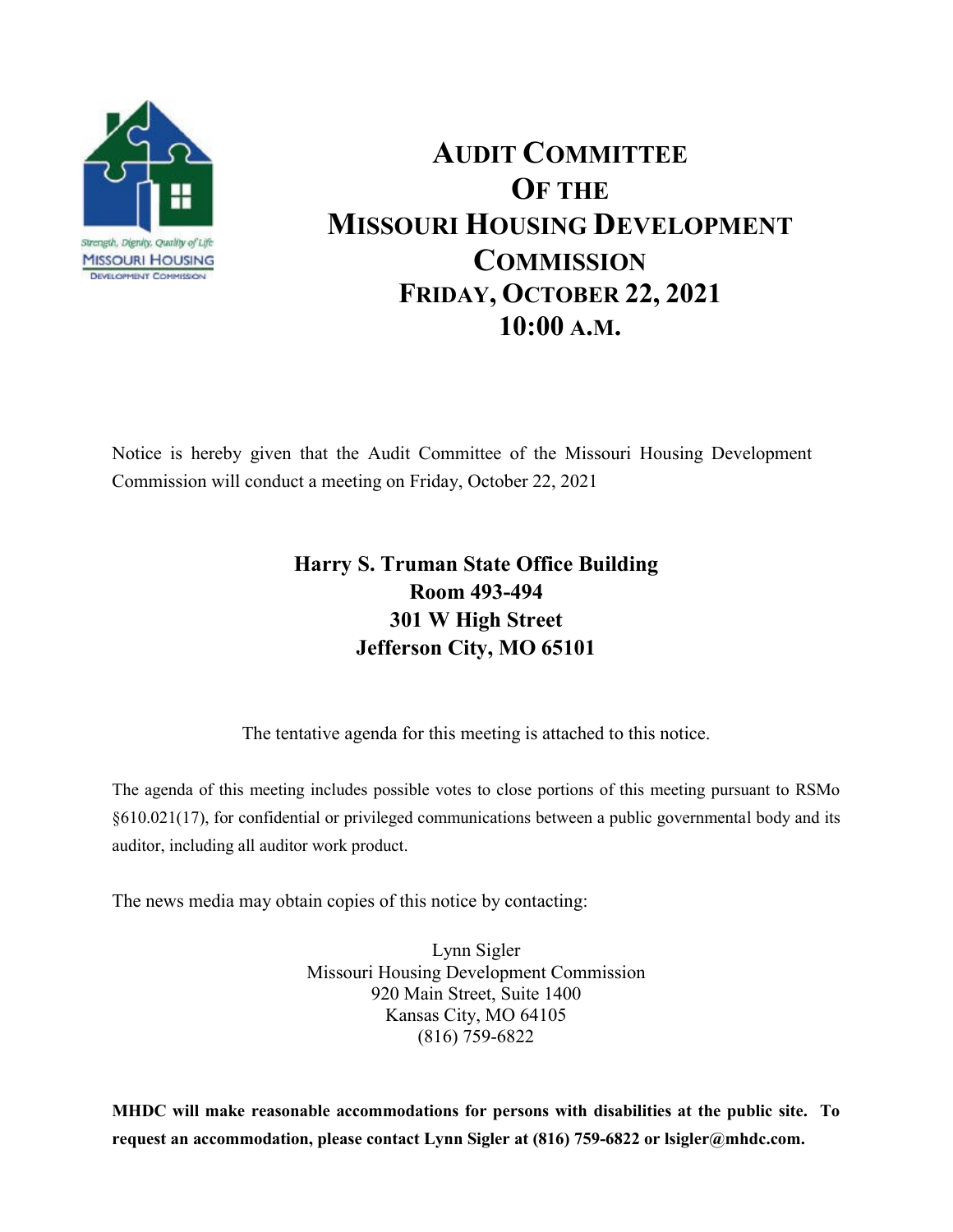

## **AUDIT COMMITTEE MEETING FRIDAY, OCTOBER 22, 2021 10:00 A.M. AGENDA**

**HARRY S. TRUMAN STATE OFFICE BUILDING ROOM 493-494 301 W HIGH STREET JEFFERSON CITY, MO 65101**

Committee Chairman:Mark Elliff Committee Members: Danny Chadakhtzian Rick McDowell

## **Meeting Agenda**

- 1. Approval of minutes for the June 30, 2021 Audit Committee Meeting
- 2. \* Inquire of the Director of Finance regarding the fiscal health of the Commission
- 3. \* Discuss with the independent auditor the fiscal year 2021 audit and matters required by AICPA Auditing Standards Board AU-C Section 260 *The Auditor's Communication with Those Charged With Governance*, OMB's *Uniform Administrative Requirements, Cost Principles, and Audit Requirements for Federal Awards* and U.S. Government Accountability Office's *Government Auditing Standards*.
	- The annual financial statements, related disclosures and management's discussion and analysis.
	- The independent auditor's judgment of Commission accounting policies.
	- The Single Audit of Federal Awards administered by the Commission.
	- Any significant changes required in the audit plan.
	- Any difficulties or disputes with management encountered during the audit.
	- Significant financial reporting issues and judgments made in connection with the preparation of the financial statements, including significant changes in the selection or application of accounting principles.